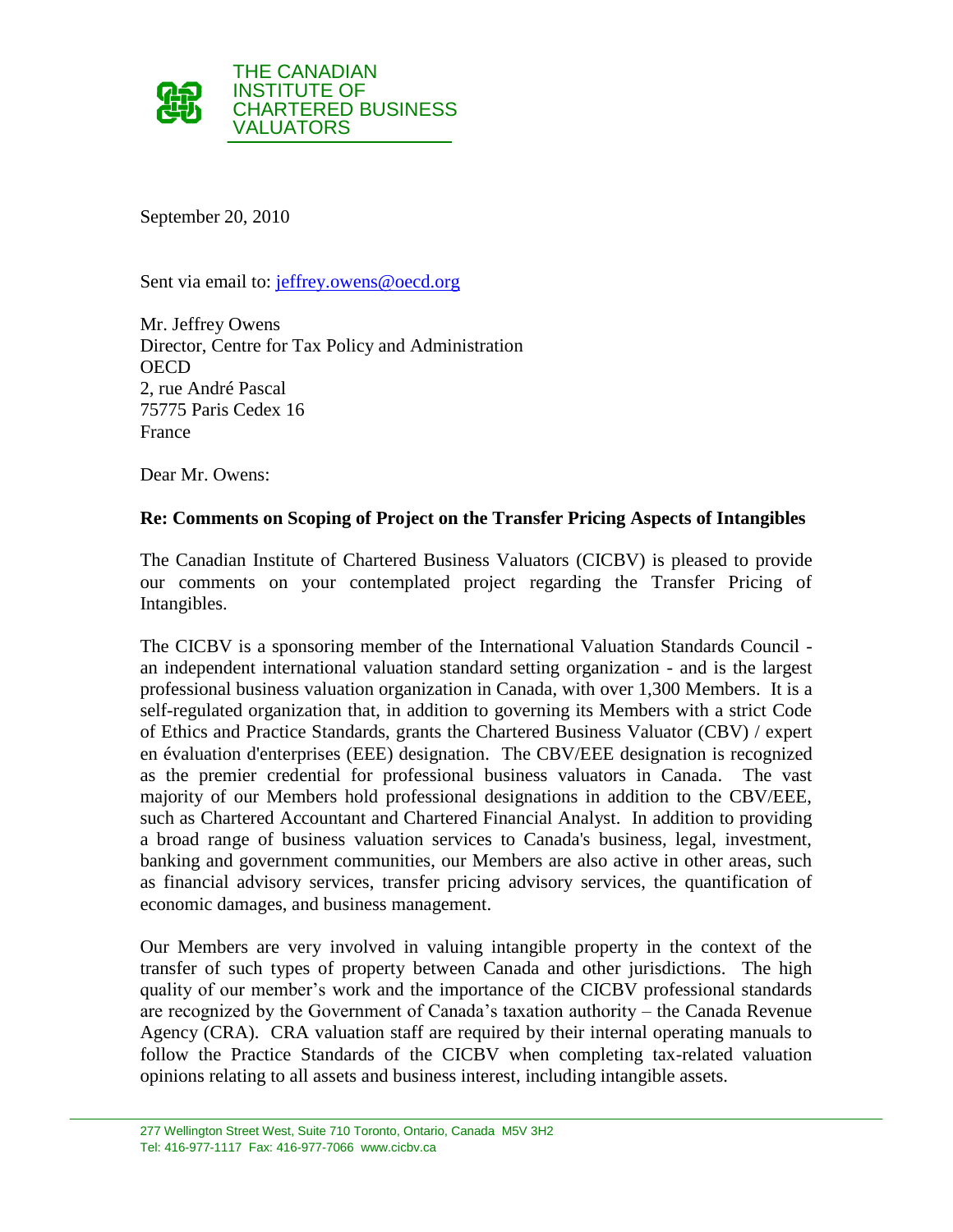

The focus of our comments is on issues related to a determination of the value of intangible assets. A very important aspect of transfer pricing, in the context of the sale or transfer of intangible assets between jurisdictions, is the inextirpable link between the key elements of transfer pricing and the determinates of value. Reconciliation of these key elements of transfer pricing (i.e. license fees, royalties, etc) to intangible asset value is an essential part of this process.

The valuation of intangible assets is a complex exercise that requires the same high degree of rigor required of the valuation of a business or business interest. Fundamental to the valuation process is an understanding and assessment of such matters as the premise of value; the relevant economic factors; the relevant industry; the competitive environment; marketing; the legal and regulatory regime; financial analysis of past and projected earnings and cash flows; taxation; capital structure and required rates of return.

We have attempted to organize our comments to respond to the four questions posed by the OECD on its website.

## **What are the most significant issues encountered in practice in relation to the transfer pricing aspect of intangibles?**

Business restructurings can involve the transfer and valuation of multinational enterprises' intangible assets in isolation, or alternatively, they can involve the transfer and reorganization of stand-alone corporate entities (holding the very same intangible assets). It is our suggestion that a valuation analysis should reconcile internally at certain points in the application of its selected methodology and that presently there are instances where, due to conflicting standards of value and undefined underlying assumptions, this is often not the case. An intangible asset value implicit in a corporate reorganization will often be different from the value to a potential arm's length acquirer. This valuation conflict is the result of the asset valuation being conducted under conflicting understandings of what constitutes "value".

# **What are the shortfalls with the existing OECD guidance?**

We have itemized several of the more prominent challenges we have encountered in reconciling intangible asset valuations and transfer pricing analysis completed for tax purposes:

- 1. The definition and criteria for what constitutes an intangible asset is unclear;
- 2. What is the governing Standard of Value and what are the underlying assumptions supporting the standard;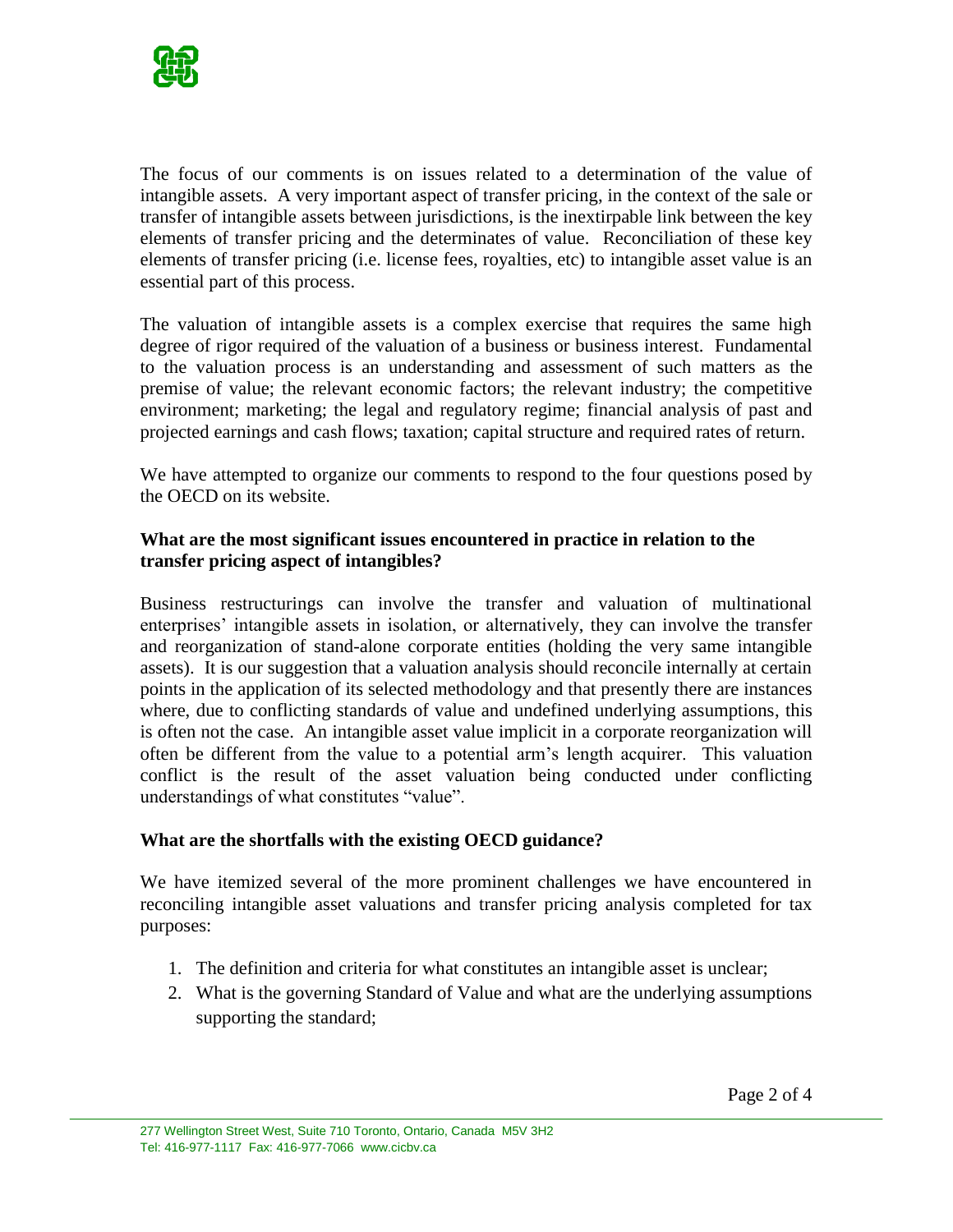

- 3. There is the potential for the tax migration of an individual intangible asset(s) to have the potential to be materially different from the same asset(s) transferred in a corporate structure;
- 4. What is the appropriate allocation of a company`s commercially transferrable goodwill to the value of its individual identifiable intangible assets, or alternatively, its subsidiary operations;
- 5. How does the value of an identifiable intangible asset reconcile to the present value of the future licensing or royalty payments – the future cashflow stream;
- 6. What is the appropriate perspective top-down versus bottom-up, historic versus prospective - to be used in assessing valuation inputs such as; discount rate, free cash flow, transaction normalizations and the applicable tax rate.

## **What the areas are in which the OECD could usefully do further work?**

Clarity around the appropriate "standard of value" would benefit transfer pricing analysis. The most frequent standards of value are fair market value, fair value and investment value (or value to owner). Taxation authorities have historically required a fair market value standard in the context non-arm's transfers of assets and businesses.

Underlying the fair market value standard is that the value determined must be viewed from the perspective of the highest price available between an informed market of arm's length parties. Some recent jurisprudence focuses on the fact that the arm's length assumption is being applied in a vacuum, without regard to the highest price obtainable or how a market of willing buyers might negotiate. More specifically, is value sought to a particular buyer, as compared to the population of willing (hypothetical) buyers.

Additionally, the assumptions of highest price and arm's length transactions also raise issues relating to market participant and company specific synergies and how they impact the valuation equation. What is the impact on a stand-alone intangible being migrated between tax jurisdictions? In considering the value of a stand-alone entity or asset, is the most likely buyer another larger, fully integrated multinational company and how would such an arm's length party value the expected future cash flows derived from the asset versus the actual parties to the real transaction.

Finally, the premise of value is somewhat unclear under the current OECD guidance. Namely, if the asset to be valued is approached under a going concern assumption – which inherently includes operational goodwill, how is such goodwill appropriately allocated amongst the assets, if at all.